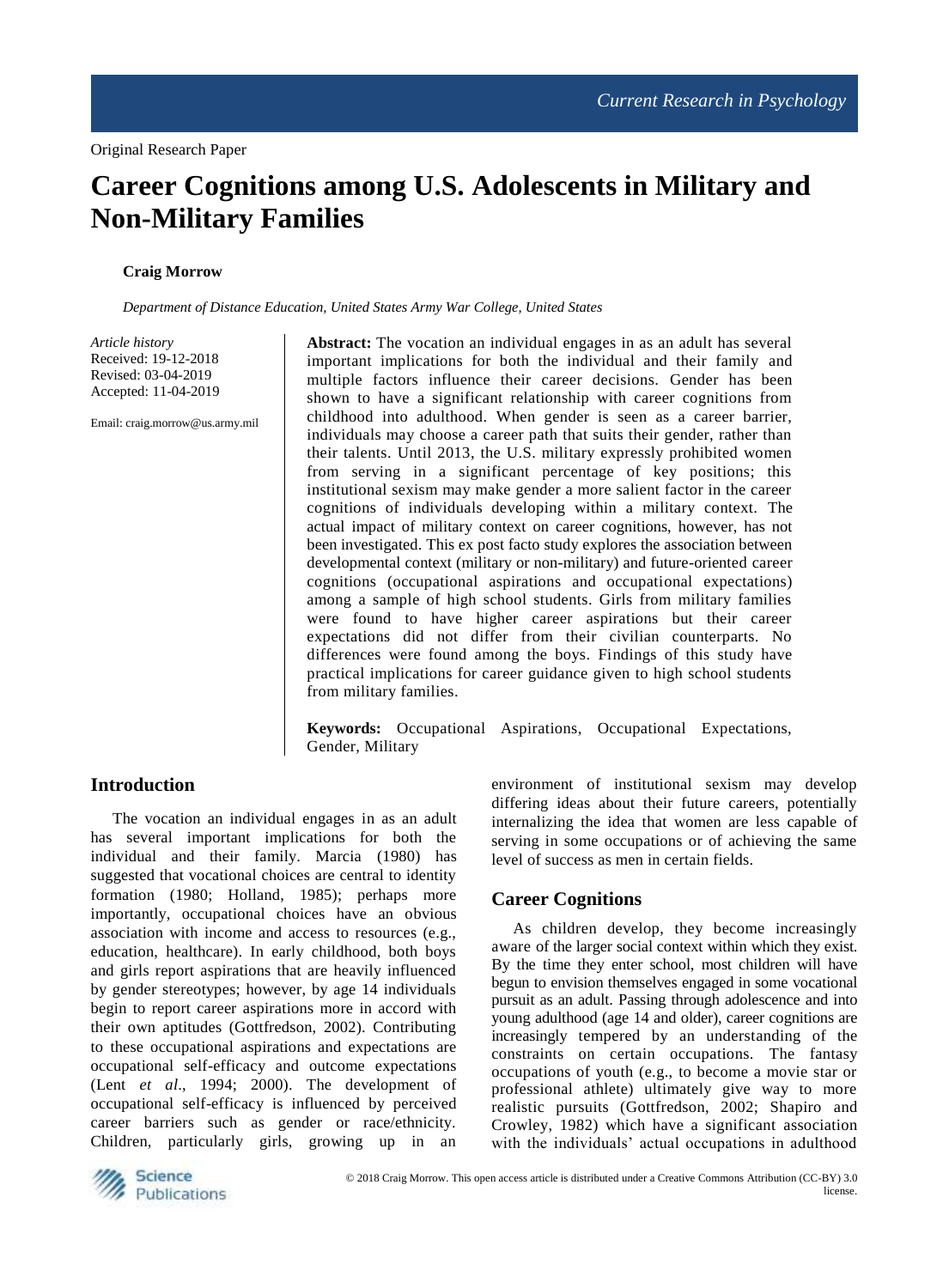(e.g., Burke and Hoelter, 1988; Clausen, 1995; Croll, 2008; Hotchkiss and Borow, 1996; Mello, 2008; Schoon *et al*., 2007; Schoon and Parsons, 2002; Trice and McClellan, 1993).

#### *Occupational Aspirations and Expectations*

The specific career cognitions of interest in the present study were occupational aspirations and occupational expectations. Occupational aspirations reflect "a desired career goal given ideal conditions" and occupational expectations reflect "an assessment of career possibilities when the multiple factors that may permit or preclude particular career paths are considered" (Baly, 1989, p. 255).

#### **Gender as a Career Barrier**

Several researchers have demonstrated an association between gender and occupational aspirations (e.g., Henderson *et al*., 1988; Mickelson, 2003; Phipps, 1995; Trice and Gilbert, 1990; Watts *et al*., 2015), revealing that female participants tend to have lower aspirations than their male counterparts. Traditional gender-role stereotypes likely play a role in limiting the career cognitions of American girls. Empirical research has shown that young women with more traditional gender role attitudes aspire to lower status occupations than women with more liberal gender role attitudes (O'Brien and Fassinger, 1993). Gender stereotyping has also been shown to have a stifling effect on women's academic and occupational achievement (Slater *et al*., 2017; Parsons *et al*., 1982) while studies of the association between gender role beliefs and career aspirations among men reveal little or no influence of these beliefs on men's' career cognitions (e.g., Mendez and Crawford, 2002; Morinaga *et al*., 1993).

## **The Military**

The military has historically been perceived as a "masculine" pursuit. Teig and Susskind (2008) found that, of all the occupations rated by children and adults on a scale of masculinity or femininity, "Soldier" was rated more masculine than any other occupation. Until 2013, the U.S. military's Combat Exclusion Policy restricted women from serving in approximately one-third of all positions in the Army and Marine Corps (Harrell and Miller, 1997); within American society, few institutions engaged in more patent gender discrimination.

It has been suggested that the military environment promotes hypermasculinity (Mosher and Tomkins, 1988), as cited in (Turchik and Wilson, 2010). Hunter (2007), as cited in Turchik and Wilson (2010) defines hypermasculinity as extreme masculinity that includes a belief in rigidly defined gender roles. Supporting the idea of increased hypermasculinity within the military, Kurpius and Lucart (2000) found that male undergraduates at military academies or enrolled in the Reserve Officer Training Corps (ROTC) were more likely to hold traditional sex-role attitudes than their civilian counterparts (also see DeFleur *et al*., 1978).

Social dominance theory (Sidanius, 1993), asserts that group-based hierarchies exist in most societies and that these hierarchies advantage one or more groups and disadvantage others. Social dominance theory proposes that individuals who score high on a measure of Social Dominance Orientation (SDO; Pratto *et al*., 1994) are more likely to believe these hierarchical relations are justified and that some groups should be advantaged. Nicol *et al*. (2007), offer longitudinal data showing that SDO scores among undergraduates enrolled in a military academy increased during the four year program although the scores of their counterparts at a civilian institution remained stable. The existing research suggests the military environment promotes a greater degree of SDO and, by extension, more sexist beliefs.

#### *Children in Military Families*

Research going back more than half a century has shown military children differ from their counterparts in civilian families in the academic and occupational domains. A 1967 study of military children living in Germany (Kenny, 1967) found that military children had a higher median Intelligence Quotient (IQ) than their civilian counterparts. Two decades later, Watanabe (1985) reported that military children, relative to civilian peers, scored higher on a Vocational-Educational Goals scale. Consistent with Watanabe's findings about academic goals, individuals reared in military families are also more likely to have a college degree as adults than their civilian counterparts (Williams and Mariglia, 2002). More recent research continues to show the academic performance of military children exceeding the level of their civilian peers (for example, Esqueda *et al*., 2012). Given the obvious association between educational and occupational aspirations, it is reasonable to assume that children reared in a military context are likely to have higher occupational aspirations than their peers raised outside of the military. However, the possibility exists that the patent barrier to the entry of women into certain military careers presented by the Combat Exclusion Policy may increase the perception of gender as a career barrier among girls reared in Army families. This notion is supported by findings from a survey of adults who, as children, had been reared in a military context (Ender, 2002). When asked why they chose not to join the military, the second most common response, after a general lack of interest --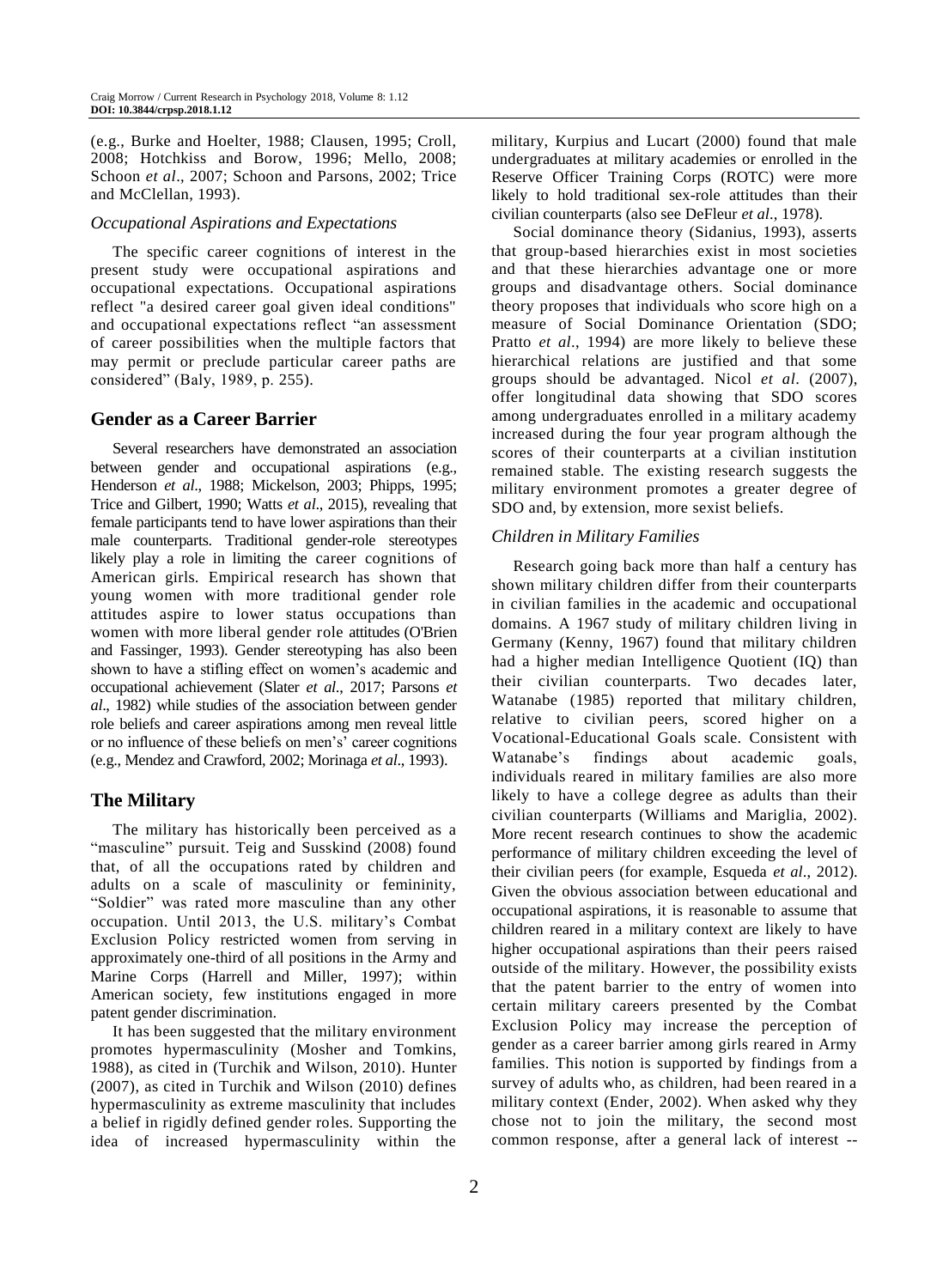and representing 16.9% of the mixed-sex sample- was, in essence, "because I am female."

In considering the potential impact of parental attitudes on the attitudes of their children, research by Duriez and Soenens (2009) suggests that Social Dominance Orientation may be transmitted intergenerationally. In examining racist beliefs among a sample of adolescents and their parents, Duriez and Soenens (2009) found significant concordance in racist views and that this similarity could largely be explained by the intergenerational transmission of ideology as assessed by SDO and Right Wing Authoritarianism, characterized by a high degree of submissiveness to authority, a general aggressiveness directed against deviants and outgroups and a high degree of adherence to traditions and social norms (Altemeyer, 1981). Research has also shown evidence for the intergenerational transmission of gender role beliefs (Dhar *et al*., 2018). The intergenerational transmission of sexist beliefs and traditional sex role attitudes within the military context is also likely to have a negative influence on the career cognitions of girls reared in this environment.

Previous research has also suggested a more direct link between parental attitudes and the occupational expectations of their offspring. Parents' gender stereotypes influence their perceptions of the children's abilities and these parental perceptions subsequently influence the children's own perceptions of their abilities (Lawson *et al*., 2015; Jacobs, 1991; Jacobs and Eccles, 1992). Given the link between parental gender stereotypes and children's perceived abilities, it is likely that parents' gender role attitudes affect their children's gender beliefs and occupational expectations. In an empirical study of the relationship between parental attitudes and the careers of their offspring, Jacobs and her colleagues found that parents' beliefs, reported when their children were adolescents, were associated with their children's occupational choices in young adulthood (Chhin *et al*., 2008).

Until 2013, the U.S. military followed an overtly sexist policy; precluding women from serving in many of the core jobs in the military, especially within the Army and Marine Corps (Roulo, 2013). Children reared in in this environment may have perceived occupational supports or barriers that differed from those of similar children reared outside of a military context. Previous research has demonstrated that individuals' future-oriented career cognitions during childhood and adolescence have a significant association with the occupations individuals engage in as adults (Burke and Hoelter, 1988; Trice and McClellan, 1993). This association makes the study of career cognitions during childhood and adolescence an important area for researchers.

In sum, the military context is associated with more traditional gender role attitudes and SDO appears to be fostered within a military context and there is the potential for intergenerational transfer of these attitudes and beliefs. Taken together it appears that the military environment has significant potential to negatively influence the career cognitions of girls reared in this context. Despite the significant research examining the multiple influences on adolescents' future-oriented career cognitions, to date there have been few studies of children reared in a military context.

# **Hypotheses**

The purpose of this study was to explore the association between developmental context and future-oriented career cognitions among a sample of high school students in the United States. This study tested two hypotheses: (1) occupational aspirations among children reared in a military context are higher than those of children reared outside of a military context and (2) occupational expectations of girls reared in a military context are lower than among girls reared outside of a military context.

# **Method**

This study employed an ex-post facto research design (Lammers and Badia, 2005) using pre-existing groups (military, non-military) to examine group differences in occupational aspirations and expectations. This non-experimental design compares two groups exposed to different conditions but differs from an experiment in that it uses existing groups rather than random assignment. This design allowed the researcher to ascertain the association between developmental context and future-oriented career cognitions, fulfilling the purpose of this study.

## **Participants**

A total of 152 high school students and parents (76 each; one parent per student participant) were recruited from four schools in U.S. communities with large military populations. Research shows that between sixth and eighth grade, girls are still switching their occupational preferences from stereotypically feminine roles and adopting a preference for more masculine (and higher status) jobs (Helwig, 2008). Earlier research by Helwig (2001) also found that through eighth grade, almost half of the boys and one-fifth of the girls still aspired to "fantasy" jobs. Similarly, a study of children aged 8 to 12-years, found no association between anticipated vocation, perceived capabilities, or interests (Primé *et al*., 2010). Other research has shown that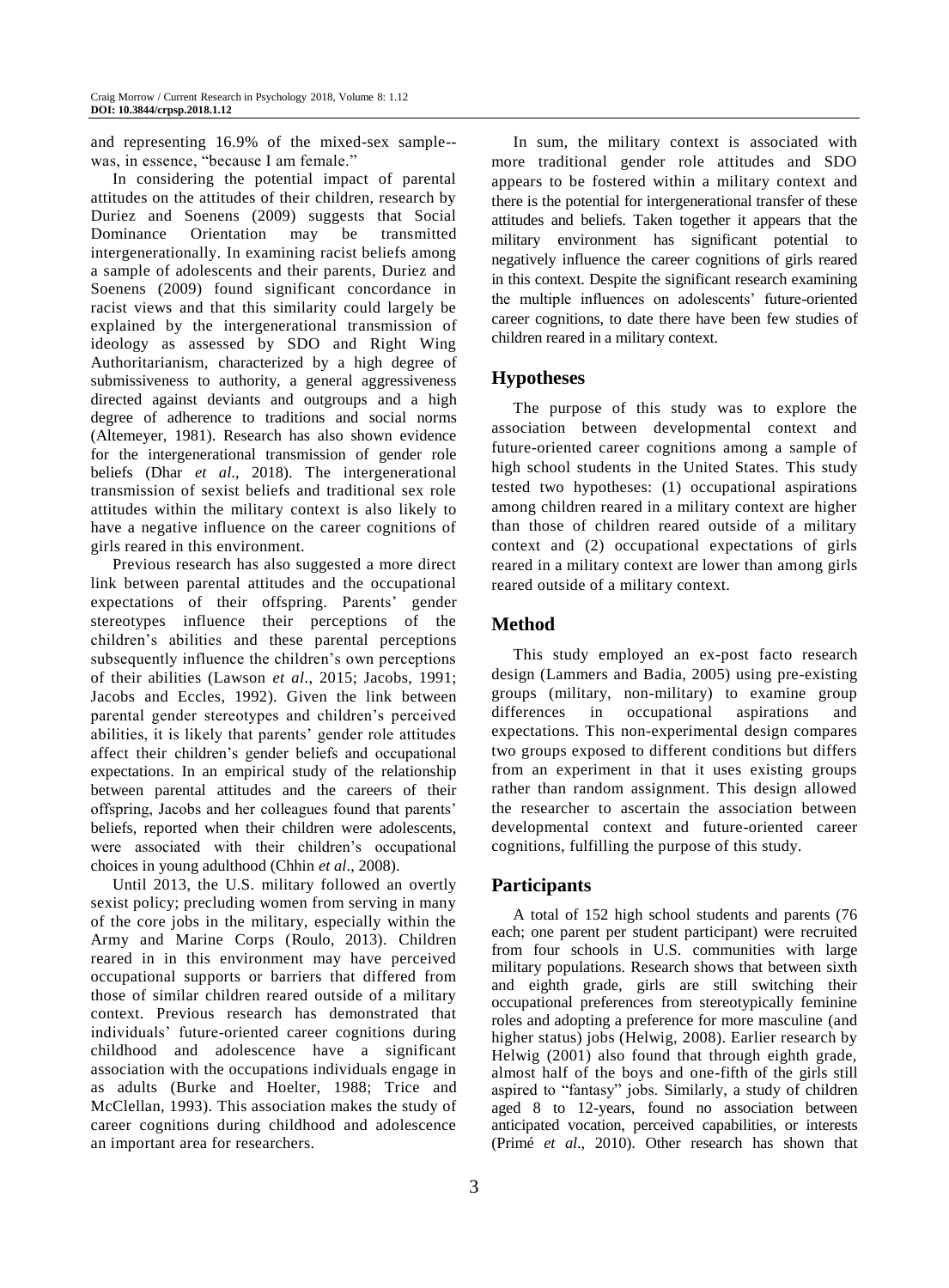occupational aspirations remain relatively stable from eighth grade through high school (Furlong and Biggart, 1999; Rojewski and Yang, 1997). These findings suggest that children in the ninth-grade (or older) would provide the most meaningful population for the proposed study.

Recruiting military and non-military students from the same schools addressed some of the potential confounds in this study because these children share significant similarity in school-level influences and other local environmental factors; for example, sampling families residing in the same school catchment area likely increased homogeneity of Socioeconomic Status (SES) within the sample.

# **Materials**

## *Occupational Aspirations and Expectations*

The dependent variables for this study were the occupational aspirations and occupational expectations of the adolescents. Students were asked to identify three jobs they hoped to attain (aspirations) and three jobs they expected to attain (expectations) (Perry *et al*., 2009). Parents were asked the same questions regarding the aspirations and expectations they held for the student. Following data collection, a numerical value was assigned to these aspirational and expected careers, based on the Nakao-Treas Socioeconomic Index (Nakao and Treas, 1990), to indicate the relative level of occupational prestige. The Socioeconomic Index (SEI) scores for each of the three responses on the measures of occupational aspirations and occupational expectations were averaged for use in the analyses.

Like most measures of occupational status, the Nakao-Treas Socioeconomic Index does not provide SEI scores for unpaid labor (e.g., homemaker), or for the military. Because the extant socioeconomic indices typically do not provide an SEI for the military, other researchers have coded military careers the same as "Protective Services" (Rojewski, 1997) or "lower working class" (Willick *et al*., 1975). Ganzeboom and Treiman (2003) took a more nuanced approach, creating three distinct categories of personnel within the military: "ordinary" Soldiers, noncommissioned officers and commissioned officers. Like Rojewski (1997), Ganzeboom and Treiman (2003) equated ordinary Soldiers with protective service workers. Noncommissioned officers were equated with "Police Inspectors and Detectives" and commissioned officers were equated with corporate managers of large enterprises. The Nakao-Treas SEI scores for these equivalent occupations are 48.90 for lower-enlisted members, 63.20 for noncommissioned officers and 68.06 for commissioned officers. All respondents indicating "military" as a career aspiration or expectation were scored as 63.20 (noncommissioned officer), unless

they explicitly specified an aspiration or expectation of becoming a commissioned officer (e.g., "military officer," "General," "Colonel," Admiral," "commander").

A survey by Nilson (1978) found that men and women rated the occupational prestige of "housewife" equivalent to that of a bookkeeper. Interestingly, a much more recent study (Goyder *et al*., 2003) also found that the occupational prestige for a "stay-athome spouse" was comparable to that of a bookkeeper. Therefore, respondents who aspired (or expected) to become homemakers were assigned a prestige score corresponding to the Nakao-Treas SEI score for a bookkeeper (37.95).

## *Context (Military or Non-Military)*

The principal variable of interest was the developmental context of the adolescent (military or non-military). This variable was assessed by asking parents to indicate if either of the adolescent's parents was in the military. The parent questionnaire also collected information concerning branch of service (i.e., Army, Navy, Air Force, Marine Corps), rank and length of military service.

#### *Demographics*

In addition to the data collected on occupational aspirations and expectations, students were asked to self-report their racial/ethnic background, overall grade point average and the grades they usually receive in core subjects (i.e., math, English, science, social studies). The parent questionnaire collected information on household income, parental education levels, family structure, race/ethnicity, military affiliation and parental aspirations and expectations for their child.

All participants (students and parents) selfreported their racial/ethnic background through a free response question asking them to "Please list the racial/ethnic group (or groups) that best describe you." Responses were coded into three categories (Black, White, Hispanic) based on those used by the US Census bureau. A fourth category ("other") was also created; composed of the five responses with very small representation in the sample  $(n \leq 4)$ , these included the following: "Asian," "Filipino," "Good," "Native American," and "Other."

Academic performance was assessed by asking students to self-report their overall grade point average as well as the grades they usually receive in four core subjects (English, math, science and social studies). Previous research with college undergraduates has shown a significant correlation ( $r = 0.97$ ,  $p < 0.0001$ ) between self-reported Grade Point Average (GPA) and the GPA obtained from school records (Cassady, 2001). Research with high school students (Dornbusch *et al*.,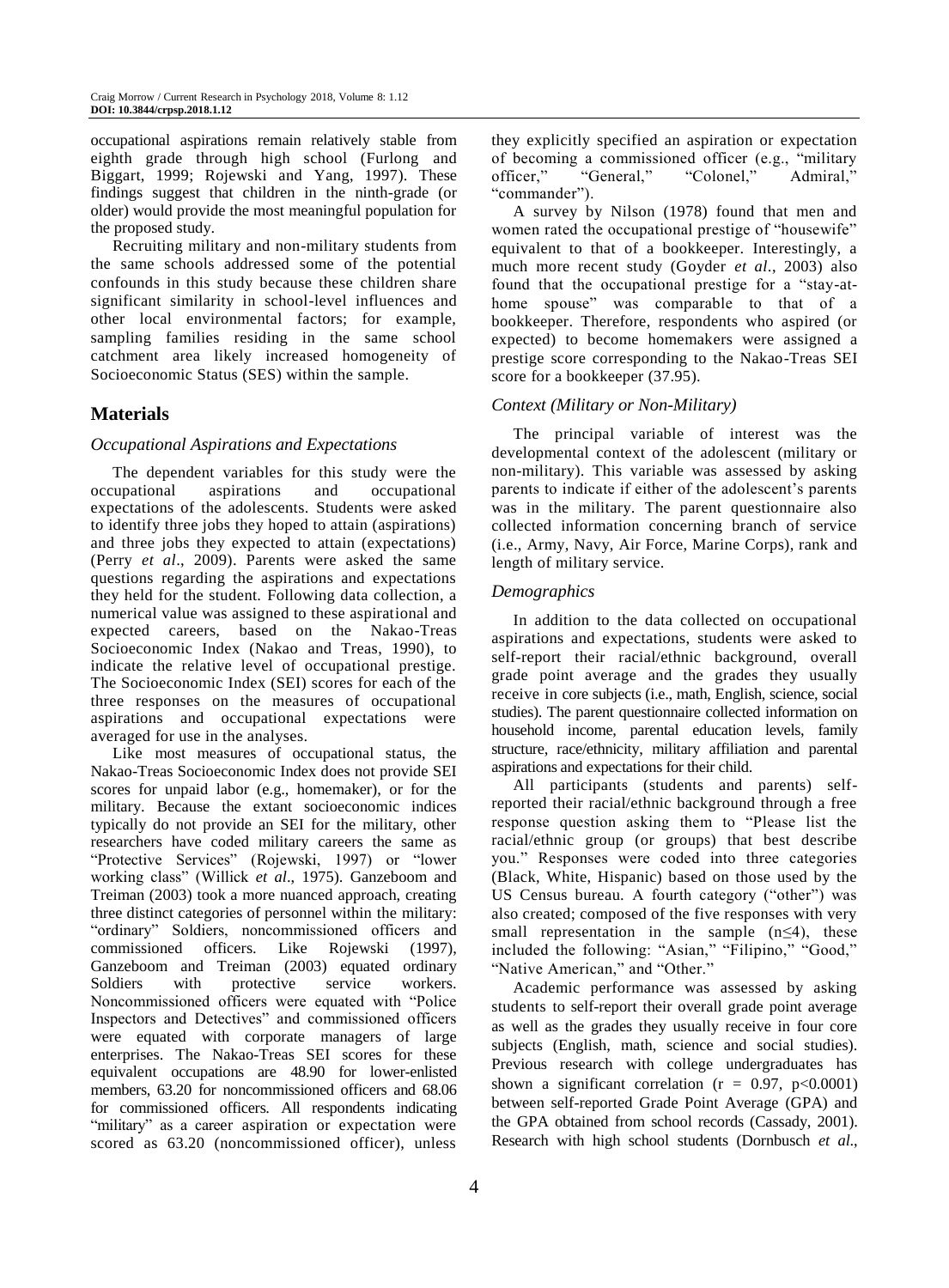1987) also found a strong correlation ( $r = 0.80$ ) between self-reported grades and academic records. In this study, eleven students did not report their GPA, but all students provided information about letter grades received. Because of the significant correlation between GPA and reported grades in core subjects  $(r = 0.84,$ p<0.001) and the greater amount of missing data for GPA, the letter grades received in core subjects were averaged to create the academic performance variable used in all analyses.

To assess SES, parents were asked to indicate the appropriate range of total monthly household income from a five point scale:  $1 = $2000$  per month or less; 2  $=$  \$2001 to \$4000; 3 = \$4001 to \$6000; 4 = \$6001 to  $$8000; 5 = More than $8000 per month. The parent$ questionnaire also asked parents to indicate the highest level of schooling completed from seven options spanning the range from "Less than high school" to "graduate or professional degree." Parental education and income data were converted to z-scores and aggregated into a single SES score.

Family structure was also surveyed. In a study of the career aspirations of elementary school children, Trice *et al*. (1995), as cited in Whiston and Keller (2004) found that children living in family situations other than two-parent homes were substantially more likely to express no occupational aspirations than were children in two-parent homes. McCullough *et al*. (1994) found that students who aspired to more prestigious careers were also more likely to be living with two biological parents. In examining occupational outcomes in young adulthood, Sun and Li (2008) found that at age 26, individuals who had been raised by divorced single-parents or in stepfamilies had lower earnings and less prestigious occupations than individuals from traditional families. To capture the family structure of participants in the present study, the parent questionnaire asked the adult respondent "Who lives in the same house with the student most of the time? (Circle all that apply)." Responses were selected from the following twelve items: Mother, Father, Stepmother, Stepfather, Brother, Sister, Other adult male relative, Other adult female relative, Unrelated adult male, Unrelated adult female. Brother and sister were included in the list to ensure adult siblings were not reported as "Other adult female/male relative." With the exception of adolescents living without an adult in the home (e.g., emancipated minors), this list is exhaustive without being needlessly intrusive. The parent questionnaire also asked the adult respondent to specify her or his relationship to the student. Families were coded into five categories: traditional, stepfamily, single-parent, cohabiting, or other (e.g., students living with grandparents). There were no cases suggesting that a student was living independently.

5

Of all the measures used in this study, only one question (students' Grade Point Average) elicited a response rate below 90%. The low rate of itemnonresponse from the initial data collection effort suggests the surveys were appropriately designed for the target population.

## **Procedure**

This study employed an *ex-post facto* research design (Lammers and Badia, 2005) using pre-existing groups (military, non-military) to examine group differences in occupational aspirations and expectations. This nonexperimental design compares two groups exposed to different conditions but differs from an experiment in that it uses existing groups rather than random assignment.

Data collection took place in two waves during the academic year. Surveys were distributed in person to students in their schools. Homeroom teachers read a brief statement describing the study and asking for volunteers. Teachers then provided the study materials to any volunteers. The survey packet distributed to participants included a cover letter, the student survey, parent survey, consent forms and a business reply envelope. All materials were completed in the home and returned via business reply envelopes. Parents were required to indicate their willingness to allow their child to participate by signing an informed consent form. Adolescent participants also indicated their assent to participation by signing the same informed consent form. In the first wave of data collection, participants completing and returning the questionnaires and consent form received a \$10 gift card from a major retailer. For the second round of data collection, the envelope with the study materials included a pre-paid incentive (\$2 cash).

The survey produced a total sample of 152 participants (76 adult-adolescent pairs). The exact response rate cannot be calculated because the number of students (and parents) who actually received the study materials from their teacher is unknown. Data were collected in two waves; analyses of the two waves revealed no differences between early and late responders. Student assent and parental consent were obtained for all participants.

## **Results**

In an effort to provide a comprehensive description of the data available and avoid dismissing meaningful results that may have failed to achieve statistical significance (Type II error), effect sizes are provided for results that are statistically non-significant as well as those that are statistically significant. Authors in the field of psychology (e.g., Thompson, 1999; 2007) and elsewhere (e.g., Levine and Hullett, 2002; Nakagawa and Cuthill, 2007) have urged that effect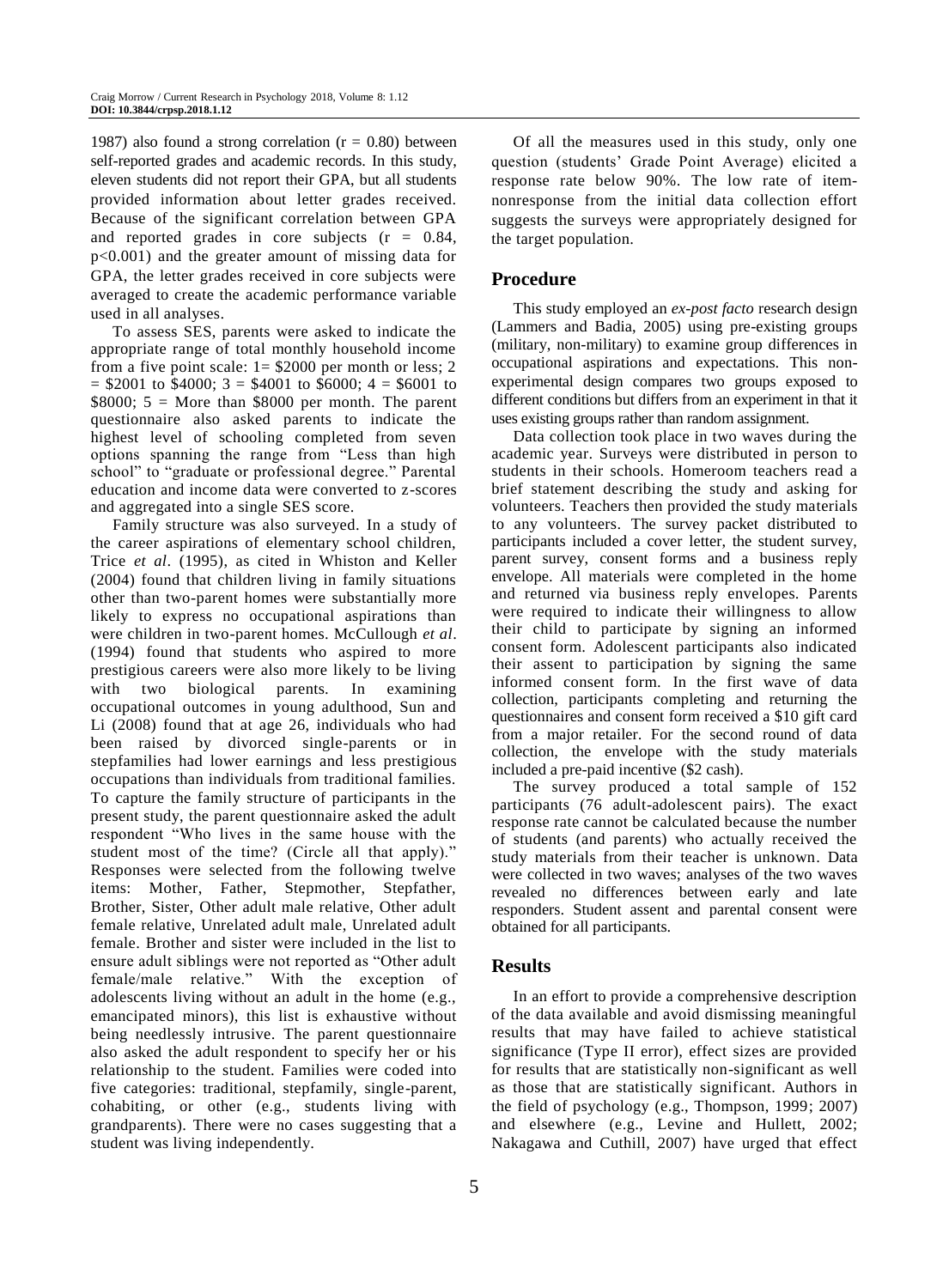sizes be reported for non-significant as well as significant findings. For most of the analyses, the partial-eta-squared  $(\eta^2 p)$  was used as the principal measure of effect size. A value of η<sup>2</sup>p greater than 0.01 is considered a small effect, a value greater than 0.059 is considered a medium sized effect and a value greater than 0.138 is considered a large effect (Cohen, 1988).

#### *Survey Nonresponse Analysis*

To examine nonresponse bias, the characteristics of early respondents were compared with those of late respondents (Israel, 1992). For the categorical variables, Pearson's chi-squared tests were used; for the continuous variables, analyses of variance (ANOVA) was used. Because multiple tests were performed, a Bonferroni correction was applied to correct for type I error. Analysis of the categorical variables revealed no differences between early and late responders with regard to family structure,  $\chi^2$  (4, N = 76) = 1.12,  $p = 0.89$ , sex of the adolescent,  $\chi^2$  (1, N = 75) = 0.58,  $p = 0.45$ , developmental context,  $\chi^2$  (1, N = 76) = 1.07,  $p = 0.30$  or ethnicity,  $\chi^2$  (3, N = 71) = 1.78, p = 0.62. Similarly, the ANOVA for the continuous variables also found no significant differences between early and late responders; Table 1.

#### *Demographic Analysis*

Although race/ethnicity, family structure, SES and school performance were not central to the questions this study sought to answer, they have each demonstrated an association with the variables of interest; hence, they must be considered in the design of the study. The ANOVA revealed that the grades received in school were not significantly different between the military and non-military populations,  $F(1, 74) = 0.54$ ,  $p = 0.47$ . Socioeconomic status was also not significantly different between the military and non-military populations  $F(1, 65) = 2.30$ ,  $p = 0.13$ . The distribution of racial/ethnic categories was also not significantly different between military and non-military populations,  $\chi^2$  (3, N = 74) = 2.74, p = 0.43. Family structure did achieve significance at the Bonferronicorrected level of significance,  $\chi^2$  (4, N = 76) = 19.17, p<0.001, with military households more likely to report a traditional family structure. The results of these initial analyses show that, with the exception of family structure, the two groups do not differ significantly on the measured variables. To control for the effects of family structure, this variable was included as a between-subjects factor in subsequent ANOVA models. Academic achievement was retained as a covariate because it was found to be significantly correlated with both occupational aspirations ( $r = 0.39$ ,  $p<0.001$ ) and expectations ( $r = 0.44$ ,  $p<0.001$ ), but was not associated with developmental context.

#### *Analysis of Variables of Interest*

The first hypothesis proposed that occupational aspirations among children reared in a military context would be higher than those of children reared outside of a military context. Analysis of covariance (ANCOVA), with occupational aspirations as the dependent variable, developmental context, sex of the adolescent and family structure as the between-subject factors and academic performance as a covariate was used to test this hypothesis. Subsequent to the ANCOVA, a planned comparison was performed to determine if military girls had higher aspirations than their civilian counterparts; a similar comparison was also made for the boys.

The analysis found a nonsignificant association between military context and increased occupational aspirations,  $F(1, 67) = 1.60$ ,  $p = 0.21$ ,  $\eta^2 p = 0.02$ . Female respondents had slightly lower aspirations compared to male respondents,  $F(1, 67) = 1.02$ ,  $p =$ 0.32,  $\eta^2 p = 0.02$ , but again this difference was not significant. The interaction of military context with sex of the adolescent was also nonsignificant,  $F(1, 67)$  $= 1.10$ ,  $p = 0.31$ ,  $\eta^2 p = 0.02$ , but suggested the possibility that the influence of military context on occupational aspirations may have a greater association with higher aspirations among girls from military families than among the boys. Figure 1 provides a graphic representation of the mean occupational aspirations of boys and girls from military and non-military families, after controlling for family structure and academic achievement. The graph suggests that any group difference in aspirations is likely being driven by the higher career aspirations among girls reared in military families relative to their civilian peers; this is also supported by the smallsized effects found for developmental context and the interaction of developmental context with sex in predicting occupational aspirations.

Post hoc analysis revealed, consistent with hypothesis one, that girls from military families did have higher aspirations than their counterparts from civilian families,  $F(1,71) = 4.97$ ,  $p = 0.03$ . The same was not the case for the boys,  $F(1, 71) = 0.00$ ,  $p =$ 0.95. The estimated marginal means for each group, controlling for family structure and academic achievement, are shown in Table 2.

The second hypothesis proposed that occupational expectations of girls reared in a military context would be lower than among girls reared outside of a military context. The ANCOVA suggested developmental context (military versus non-military) was not significantly associated with differences in occupational expectations,  $F(1, 67) = 0.28$ ,  $p = 0.60$ . The main effect of sex also failed to achieve statistical significance and showed no effect,  $F(1, 67) = 0.57$ , p  $= 0.46$ . Similarly, there was no interaction between sex and group,  $F(1, 67) = 0.25$ ,  $p = 0.62$ , see Fig. 2.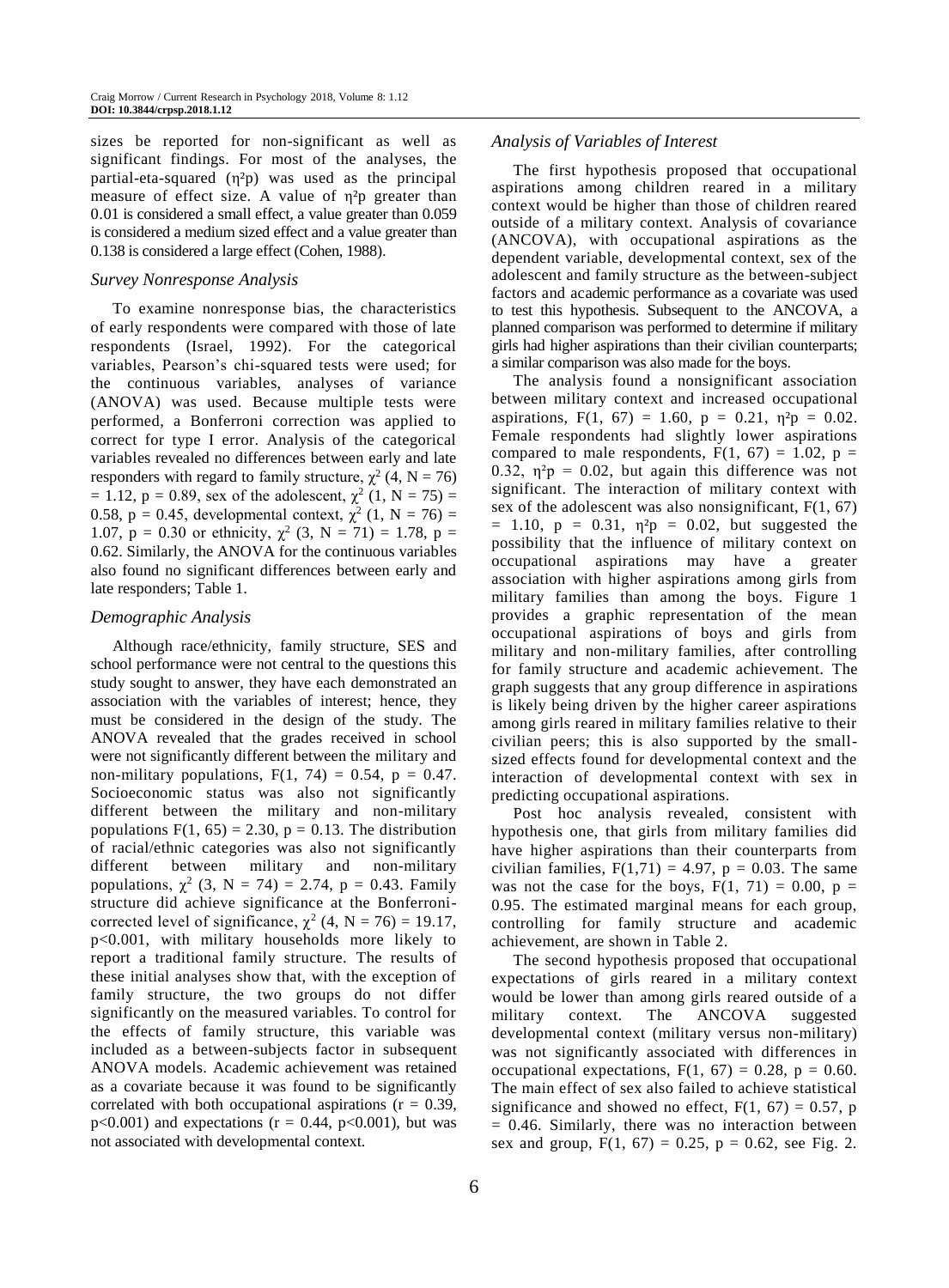Craig Morrow / Current Research in Psychology 2018, Volume 8: 1.12 **DOI: 10.3844/crpsp.2018.1.12**

|  |  |  | <b>Table 1:</b> Comparison of early and late responders |
|--|--|--|---------------------------------------------------------|
|--|--|--|---------------------------------------------------------|

| Variable                  | Data Collected | Mean    | S.D.  | N  | F    | $df_1, df_2$ | p value |
|---------------------------|----------------|---------|-------|----|------|--------------|---------|
| Socioeconomic Status      | First wave     | $-0.06$ | 2.64  | 59 | 0.36 | 1.74         | 0.55    |
|                           | Second wave    | 0.51    | 0.63  | 8  |      |              |         |
| Age                       | First wave     | 15.63   | 0.69  | 58 | 1.41 | 1,72         | 0.23    |
|                           | Second wave    | 15.34   | 0.44  |    |      |              |         |
| Grade Point Average       | First wave     | 3.35    | 0.65  | 67 | 1.01 | 1,62         | 0.32    |
|                           | Second wave    | 3.60    | 0.40  | 8  |      |              |         |
| Occupational Aspirations  | First wave     | 71.05   | 13.62 | 68 | 2.59 | 1,73         | 0.11    |
|                           | Second wave    | 62.27   | 14.66 | 8  |      |              |         |
| Occupational Expectations | First wave     | 64.47   | 14.78 | 68 | 0.47 | 1,73         | 0.50    |
|                           | Second wave    | 60.76   | 11.39 | 8  |      |              |         |

#### **Table 2:** Group Means for Occupational Aspirations and Expectations

|                           | Developmental<br>Context |            |       | Standard | 95% Confidence Interval |                    |
|---------------------------|--------------------------|------------|-------|----------|-------------------------|--------------------|
|                           |                          | Sex of     |       |          |                         |                    |
| Dependent Variable        |                          | Adolescent | Mean  | Error    | Lower Bound             | <b>Upper Bound</b> |
| Occupational Aspirations  | Civilian                 | Female     | 62.41 | 3.35     | 55.74                   | 69.09              |
|                           |                          | Male       | 69.05 | 4.23     | 60.60                   | 77.50              |
|                           | Military                 | Female     | 70.07 | 3.74     | 62.6                    | 77.54              |
|                           |                          | Male       | 70.12 | 4.55     | 61.04                   | 79.20              |
| Occupational Expectations | Civilian                 | Female     | 58.61 | 3.43     | 51.78                   | 65.45              |
|                           |                          | Male       | 57.69 | 4.33     | 49.04                   | 66.34              |
|                           | Military                 | Female     | 58.38 | 3.83     | 50.73                   | 66.03              |
|                           |                          | Male       | 54.20 | 4.66     | 44.90                   | 63.49              |





Covariates appearing in the model are evaluated at the followung values: Acadenic performance = 2.9039

**Fig. 1:** Occupational aspirations by group and sex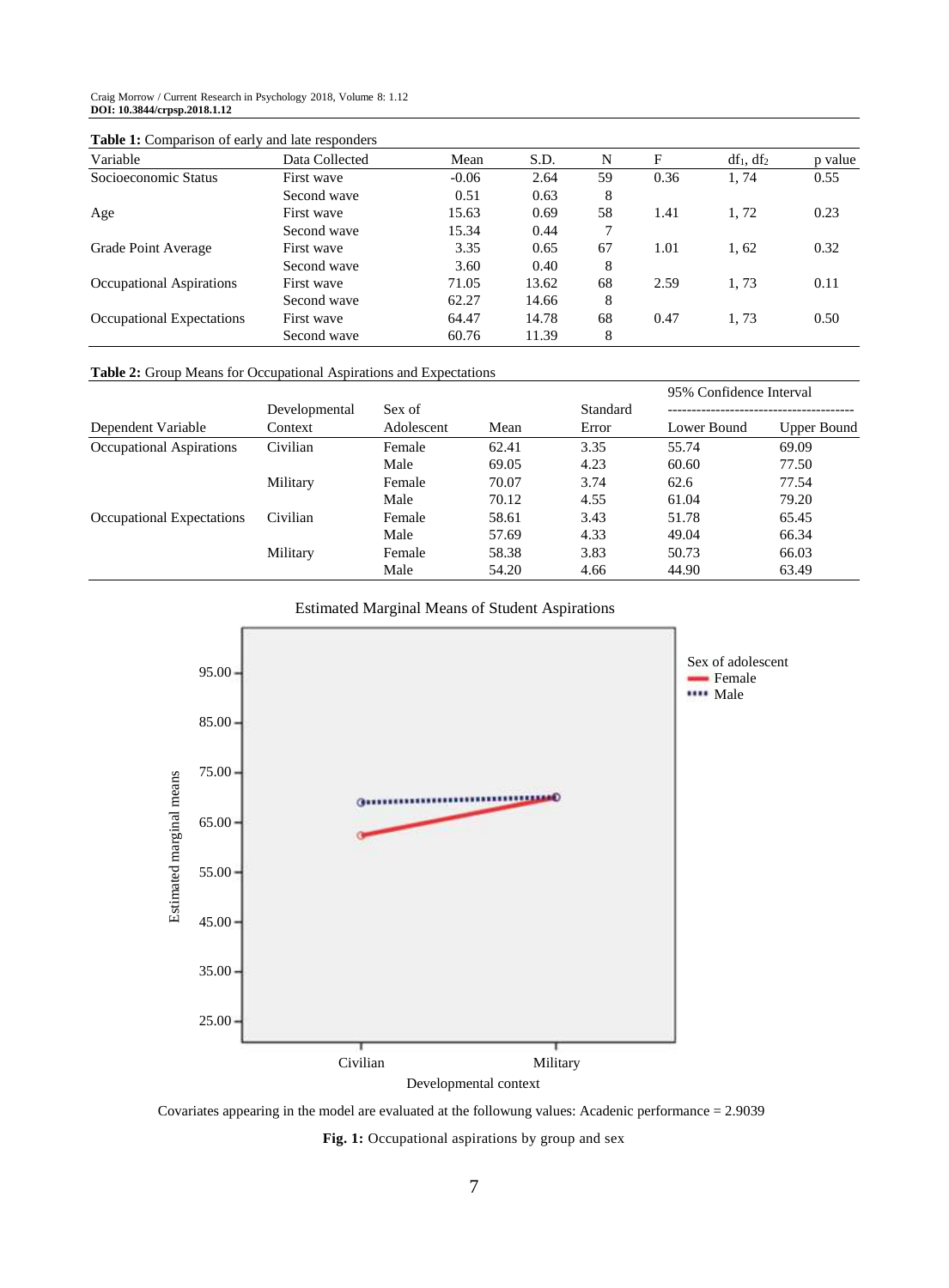

Covariates appearing in the model are evaluated at the followung values: Acadenic performance = 2.9039

**Fig. 2:** Occupational expectations by group and sex

Given the finding that girls from military families had significantly higher occupational aspirations than their civilian peers, but were no different in terms of occupational expectations, additional test was conducted to determine if the gap between aspirations and expectations was significantly different between these groups. ANCOVA, controlling for academic performance, revealed that the larger gap between occupational aspirations and expectations for military girls was marginally significant with a medium effect size, F(1, 44) = 3.76, p = 0.059,  $\eta^2 p = 0.08$ . Similar analysis for the boys revealed no difference between the two groups,  $F(1, 26) = 0.13$ ,  $p = 0.73$ ,  $p^2p = 0.01$ .

## **Discussion**

As hypothesized, the military children in this sample had higher mean levels of occupational aspirations than their civilian counterparts. Subsequent analysis revealed that aspirations among the girls were significantly different between contexts (with girls from military families having significantly higher aspirations); aspirations among the boys were not significantly different between contexts. It therefore appears likely that being reared in a military context has a positive influence on the occupational

8

aspirations of military children, but that this context effect is more pronounced among girls.

Unlike occupational aspirations, occupational expectations are subject to the influence of perceived career barriers (Lent *et al*., 2000); hence, the occupational expectations of girls reared in a military context were hypothesized to be lower than their civilian peers as a result of the overt institutional sexism present in the military context. This hypothesis was partially supported in that the higher aspirations of girls reared in military families were not associated with similarly elevated levels of occupational expectations. It is concerning that the higher aspirations of girls reared in military families do not appear to translate into higher occupational expectations. Despite the association between aspirations and expectations empirically demonstrated in this study  $(r = 0.65)$ , p>0.001) and other works (e.g., Patton and Creed, 2007;  $r = 0.69$ , p $> 0.001$ ), it appears that some factor present in the military context may be suppressing the occupational expectations of girls in military families.

Although this study concluded before the U.S. military began to allow women to serve in all combat jobs, a replication is likely to produce similar results. Although women are now permitted to serve as infantry and armor officers, the number doing so remains trivial. In the five years since the repeal of the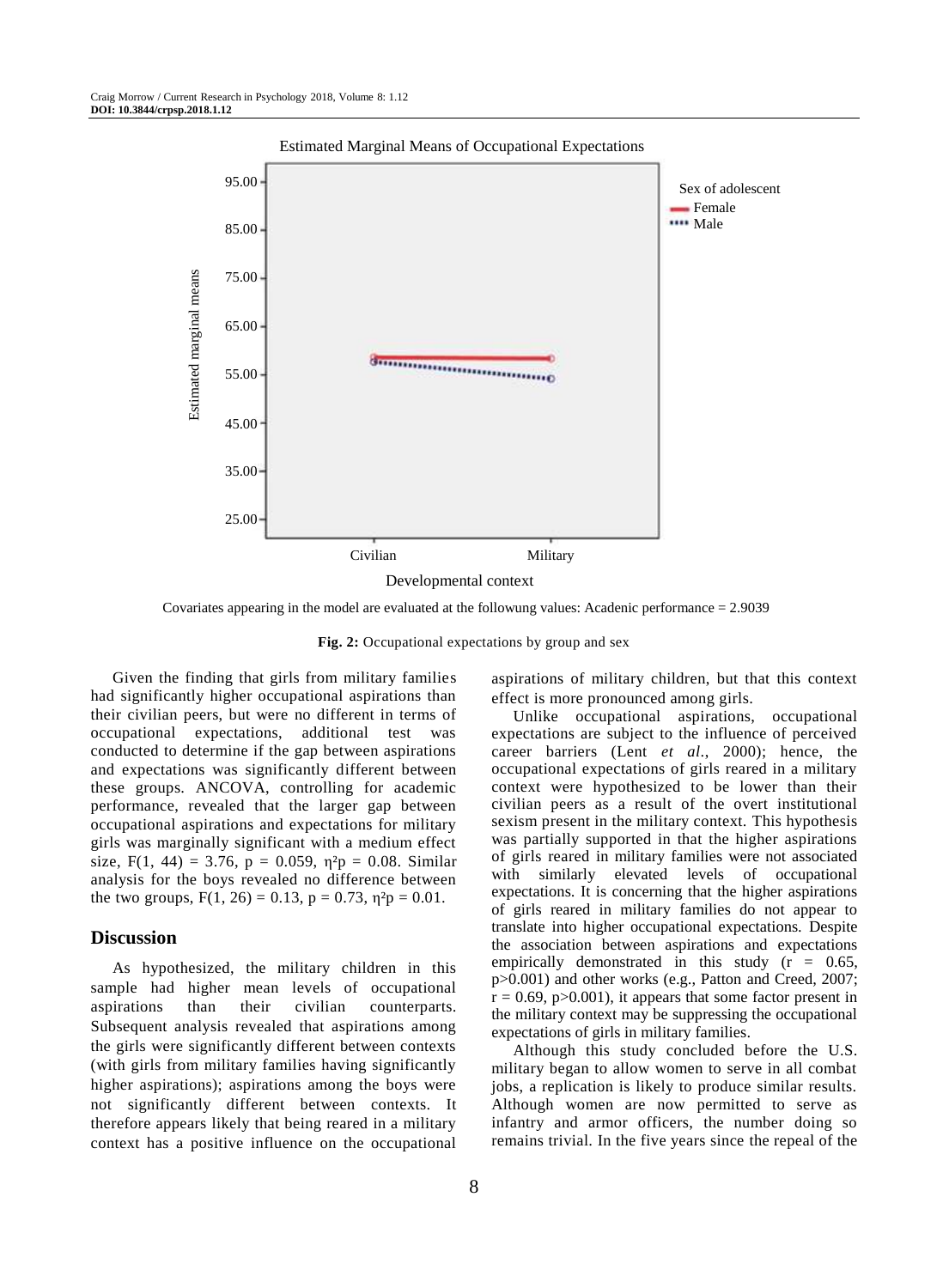Combat Exclusion Policy, only 70 women have completed the training to become infantry or armor officers (Swick and Moore, 2018). This represents less than one-tenth of one percent of the number of officers in the U.S. Army (Department of the Army, 2017). Even though the U.S. military continues on a path to becoming more gender egalitarian, the impact of two centuries of institutional sexism are likely to linger for many years (see Trobaugh, 2018); this lingering sexism is likely to continue to impact both those in uniform and their family members.

This research furthers the understanding of how the future-oriented career cognitions of high school students are impacted by their developmental context. Despite having higher occupational aspirations, the overall mean levels of occupational expectations among military girls were no higher those of the civilian girls. This greater aspiration-expectation gap among young women reared in military families may represent "lost talent" among this population (Hanson, 1994). This lost talent can have significant financial implications for both the individual and for the larger society as young women who may have made great contributions from positions of power are instead focused on lower status and/or more traditionally feminine career paths. These findings support the need to modify career counseling programs to make these services more effective. This research suggests a constructivist approach to career counselling may be particularly important in counselling young girls from military families (McMahon, 2016). Given the possibility that adolescents reared in military contexts (particularly girls) may have foreclosed on some viable career options (Brown and Lent, 1996, or may misperceive the career options available to them (Baxter, 2017), career counselors need to evaluate this possibility using existing tools). There may also be cause for parents and counselors to seek career mentors for girls from military families, as career mentors have been shown to produce a closer match between their aspirations and expectations among adolescent girls from disadvantaged groups (Hellenga *et al*., 2002).

## **Acknowledgement**

This research was supported in part by a grant from the Linda Brodsky Strumpf Liberal Arts Centennial Graduate Endowment of the Pennsylvania State University. This research was conducted as part of a doctoral dissertation by the author, under the supervision of Dr. Lynn S. Liben.

## **Author's Contributions**

Craig Morrow reviewed the literature, conceived the research idea, designed the study, led data collection, analyzed the data, and compiled the manuscript. The views expressed here are the author's own and do not represent the positions of the Department of Defense, United States Army, or any government agency.

#### **Ethics**

This study was carried out by the researcher based on the approval of an Institutional Review Board and the various schools where data collection was conducted.

#### **References**

- Altemeyer, R.A., 1981. Right-wing authoritarianism. Winnipeg: University of Manitoba Press.
- Baly, I., 1989. Career and Vocational Development of Black Youth. In: Black Adolescents, Jones, R.L. (Ed.), CA: Cobb and Henry, Berkeley, pp: 249-265.
- Baxter, J., 2017. The career aspirations of young adolescent boys and girls. In: Australian Institute of Family Studies, The Longitudinal Study of Australian Children Annual Statistical Report, Melbourne: Australian Institute of Family Studies.
- Brown, S. and R. Lent, 1996. A social cognitive framework for career choice counseling. Career Develop. Quarterly, 44: 355-367.
- Burke, P.J. and J.W. Hoelter, 1988. Identity and sex-race differences in educational and occupational aspirations formation. Soc. Sci. Res., 17: 29-47.
- Cassady, J.C., 2001. Self-reported GPA and SAT: A methodological note. Practical Assess. Res. Evaluat.
- Chhin, C.S., M.M. Bleeker and J.E. Jacobs, 2008. Gender-Typed Occupational Choices: The Long-Term Impact of Parents' Beliefs and Expectations. In: Gender and Occupational Outcomes: Longitudinal Assessments of Individual, Social and Cultural Influences, Watt, H.M.G. and J.S. Eccles (Eds.), American Psychological Association, Washington, D.C., pp: 215-234.
- Clausen, J.A., 1995. Gender, contexts and turning points in adults' lives. In: Examining lives in context: Perspectives on the Ecology of Human Development, Moen, P., G.H. E. Jr and K. Luscher (Eds.), American Psychological Association, Washington, D.C., pp: 365-389.
- Cohen, J., 1988. Statistical Power Analysis for the Behavioral Sciences, 2nd Edn., Routledge, ISBN-10: 1134742770, pp: 567.
- Croll, P., 2008. Occupational choice, socio-economic status and educational attainment a study of the occupational choices and destinations of young people in the British Household Panel Survey. Res. Papers Educat., 23: 243-268.
- DeFleur, L.B., D. Gillman and W. Marshak, 1978. Sex integration of the U.S. Air Force Academy: Changing roles for women. Armed Forces Soc., 4: 607-622.
- Department of the Army, 2017. Army Demographics: FY17 Army Profile. Department of the Army (Strength Analysis and Forecasting Division).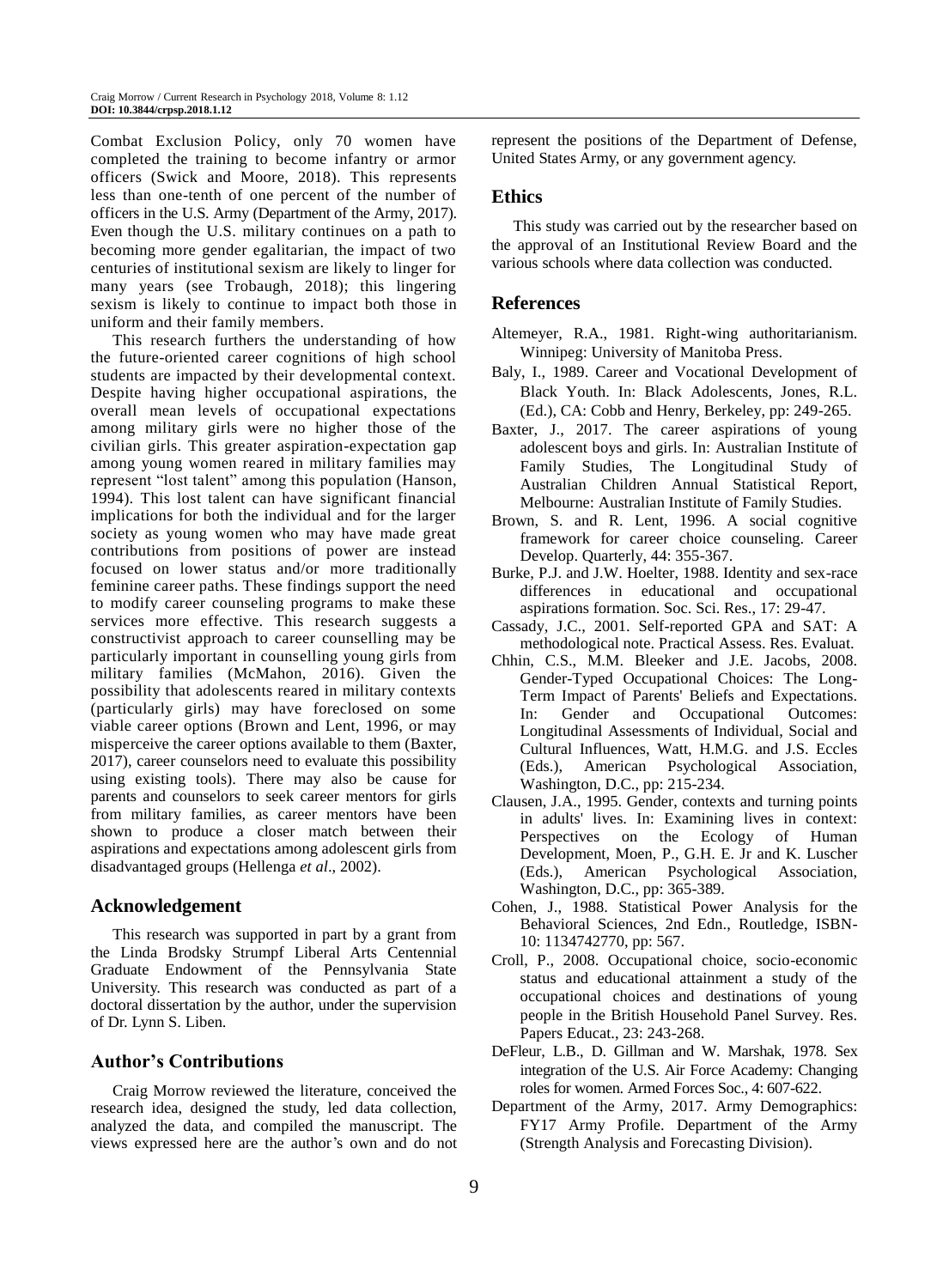- Dhar, D., T. Jain and S. Jayachandran, 2018. Intergenerational transmission of gender attitudes: Evidence from India. J. Develop. Stud.
- Dornbusch, S., P. Ritter, P. Leiderman, D. Roberts and M. Fraleigh, 1987. The relation of parenting style to adolescent school performance. Child Develop., 58: 1244-1257.
- Duriez, B. and B. Soenens, 2009. The intergenerational transmission of racism: The role of right-wing authoritarianism and social dominance orientation. J. Res. Personality, 43: 906-909.
- Ender, M.G., 2002. Military Brats and Other Global Nomads: Growing Up in Organization Families. 1st Edn., London: Praeger.
- Esqueda, M., R. Astor and K. De Pedro, 2012. A call to duty: Educational policy and school reform addressing the needs of children from military families. Educat. Res., 41: 65-70.
- Furlong, A. and A. Biggart, 1999. Framing "choices": A longitudinal study of occupational aspirations among 13 to 16 year olds. J. Educat. Work, 12: 21-35.
- Ganzeboom, H.B.G. and D.J. Treiman, 2003. Three Internationally Standardised Measures for Comparative Research on Occupational Status. In: Advances in Cross-National Comparison: A European Working Book for Demographic and Socio-Economic Variables, Hoffmeyer-Zlotnik, J.H.P. and C. Wolf (Eds.), Springer, Boston, MA, ISBN-10: 978-1-4419-9186-7, pp: 159-193.
- Gottfredson, L.S., 2002. Gottfredson's Theory of Circumscription, Compromise and Self-Creation. In: Career choice and Development, Brown D. (Ed.), Jossey-Bass, San Francisco.
- Goyder, J., N. Guppy and M. Thompson, 2003. The allocation of male and female occupational prestige in an Ontario urban area: A quartercentury replication. Canadian Rev. Soc. Anthropol., 40: 417-439.
- Hanson, S.L., 1994. Lost talent: Unrealized educational aspirations and expectations among U.S. youths. Sociol. Educat., 67: 159-183.
- Harrell, M.C. and L.L. Miller, 1997. New opportunities for military women: Effects upon readiness, cohesion and morale, (MR-896-OSD). RAND Corporation, Santa Monica, CA.
- Hellenga, K., M.S. and J.E. Rhodes, 2002. African-American adolescent mothers' vocational aspirationexpectation gap: Individual, social and environmental influences. Psychol. Women Q., 26: 200-212.
- Helwig, A.A., 2001. A test of Gottfredson's theory using a ten-year longitudinal study. J. Career Develop., 28: 77-95.
- Helwig, A.A., 2008. From childhood to adulthood: A 15 year longitudinal career development study. Career Develop. Q., 57: 38-50.
- Henderson, S., B. Hesketh and K. Tuffin, 1988. A test of Gottfredson's theory of circumscription. J. Vocat. Behav., 32: 37-48.
- Holland, J.L., 1985. Making vocational choices: A Theory of Vocational Personalities and Work Environments. 2nd Edn., Prentice-Hall, Englewood Cliffs, pp: 211.
- Hotchkiss, L. and H. Borow, 1996. Sociological Perspectives on Work and Career Development. In: Career Choice and Development Brown, D. and L. Brooks (Eds.), Jossey-Bass, San Francisco, pp: 281-334.
- Hunter, M., 2007. Honor betrayed: Sexual abuse in America's military. Barricade Books, Fort Lee, NJ.
- Israel, G.D., 1992. Sampling issues: Nonresponse. Gainesville. Cooperative Extension Service, FL: University of Florida.
- Jacobs, J.E. and J.S. Eccles, 1992. The influence of parent stereotypes on parent and child ability beliefs in three domains. J. Personality Soc. Psychol., 63: 932-944.
- Jacobs, J.E., 1991. The influence of gender stereotypes on parent and child math attitudes: Differences across grade-levels. J. Educat. Psychol., 83: 518-527.
- Kenny, J.A., 1967. The child in the military community. J. Child Psychiatry, 6: 51-63.
- Kurpius, S.E. and L. Lucart, 2000. Military and civilian undergraduates: Attitudes toward women, masculinity and authoritarianism. Sex Roles, 43: 255-265.
- Lammers, W.J. and P. Badia, 2005. Fundamentals of behavioral research. Belmont, CA: Wadsworth.
- Lawson, K.M., A.C. Crouter and S.M. McHale, 2015. Links between family gender socialization experiences in childhood and gendered occupational attainment in young adulthood. J. Vocat. Behav., 90: 26-35.
- Lent, R.W., S.D. Brown and G. Hackett, 1994. Toward a unifying social cognitive theory of career and academic interest, choice and performance. J. Vocat. Behav., 45, 79-122.
- Lent, R.W., S.D. Brown and G. Hackett, 2000. Contextual supports and barriers to career choice: A social cognitive analysis. J. Counsel. Psychol., 47: 36-49. DOI: 10.1037/0022-0167.47.1.36.
- Levine, T.R. and C.R. Hullett, 2002. Eta-squared, partial eta-squared and misreporting of effect size in communication research. Human Communi. Res., 28: 612-625.
- Marcia, J.E., 1980. Identity in Adolescence. In: Handbook of Adolescent Psychology, Adelson, J. (Ed.), Wiley and Sons, New York.
- McCullough, M., D. Ashbridge and R. Pegg, 1994. The effect of self-esteem, family structure, locus of control and career goals on adolescent leadership behavior. Adolescence, 29: 605-611.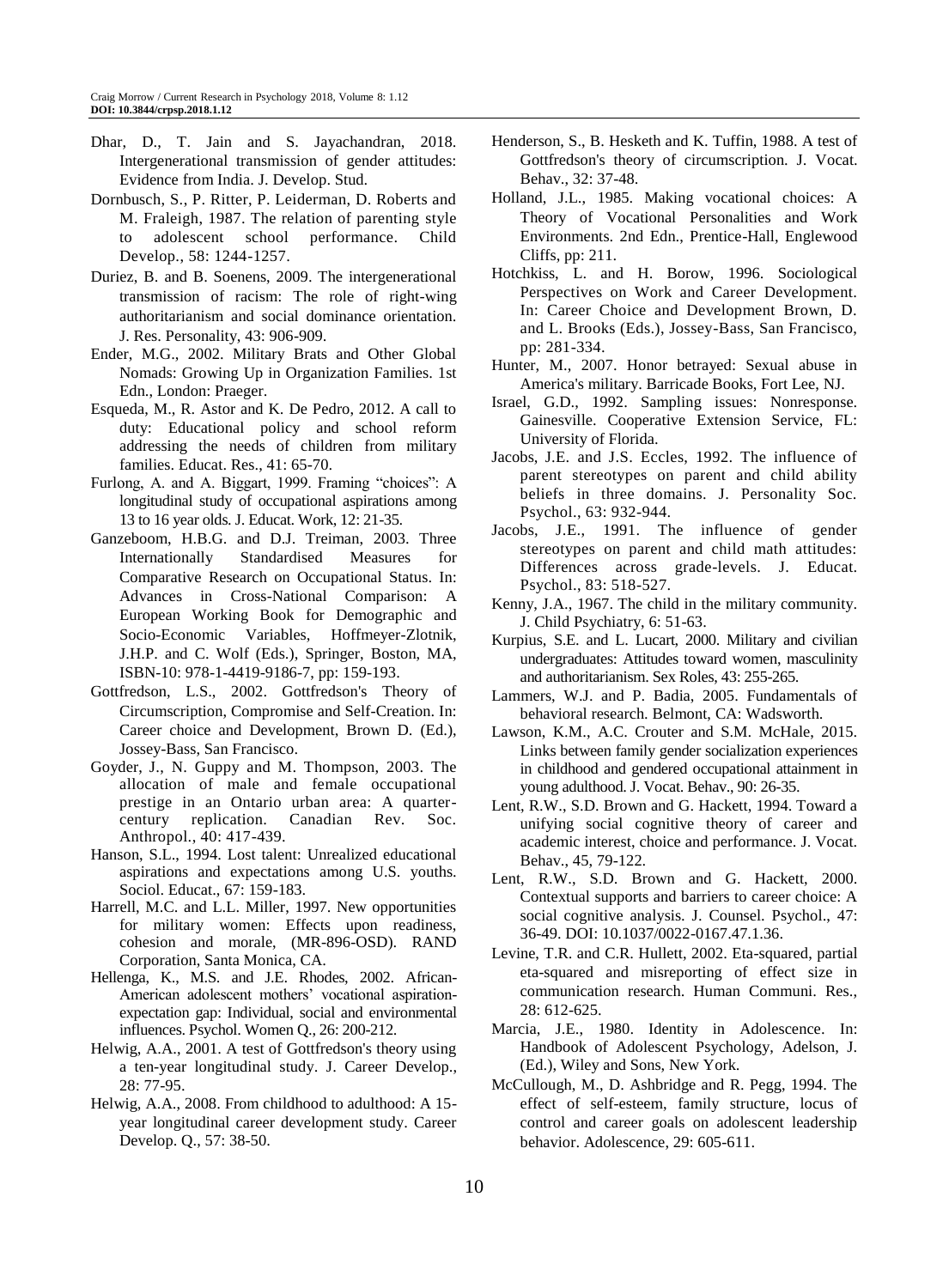- McMahon, M., 2016. Career Counselling: Constructivist Approaches. Routledge.
- Mello, Z.R., 2008. Gender variation in developmental trajectories of educational and occupational expectations and attainment from adolescence to adulthood. Develop. Psychol., 44: 1069-1080.
- Mendez, L.M.R. and K.M. Crawford, 2002. Gender-role stereotyping and career aspirations: A comparison of gifted early adolescent boys and girls. J. Secondary Gifted Educat., 13: 96-107.
- Mickelson, R.A., 2003. Gender, Bourdieu and the anomaly of women's achievement redux. Sociol. Educat., 76: 373-375. DOI: 10.2307/1519873.
- Morinaga, Y., I.H. Frieze and A. Ferligoj, 1993. Career plans and gender-role attitudes of college students in the United States, Japan and Slovenia. Sex Roles, 29: 317-334.
- Mosher, D.L. and S. Tomkins, 1988. Scripting the macho man: Hypermasculine socialization and enculturation. J. Sex Res., 25: 60-84.
- Nakagawa, S. and I.C. Cuthill, 2007. Effect size, confidence interval and statistical significance: A practical guide for biologists. Bio. Rev., 82: 591-605.
- Nakao, K. and J. Treas, 1990. Computing 1989 Prestige Scores, GSS Methodological Report No. 70. Chicago: NORC. National Defense Authorization Act, U.S.C.
- Nicol, A.A.M., D. Charbonneau and K. Boies, 2007. Right-wing authoritarianism and social dominance orientation in a Canadian military sample. Military Psychol., 19: 239-257.
- Nilson, L.B., 1978. The social standing of a housewife. J. Marriage Family, 40: 541-548.
- O'Brien, K.M. and R.E. Fassinger, 1993. A causal model of the career orientation and career choice of adolescent women. J. Counsel. Psychol., 40: 456-469.
- Parsons, J.E., T.F. Adler and C.M. Kaczala, 1982. Socialization of achievement attitudes and beliefs: Parental influences. Child Develop., 53: 310-321.
- Patton, W. and P.A. Creed, 2007. The relationship between career variables and occupational aspirations and expectations for Australian high school adolescents. J. Career Develop., 34: 127-148.
- Perry, J.C., J. Przybysz and M. Al-Sheikh, 2009. Reconsidering the "aspiration-expectation gap" and assumed gender differences among urban youth. J. Vocat. Behav., 74: 349-354.
- Phipps, B.J., 1995. Career dreams of preadolescent students. J. Career Develop., 22: 19-32.
- Pratto, F., J. Sidanius, L.M. Stallworth and B.F. Malle, 1994. Social dominance orientation: A personality variable predicting social and political attitudes. J. Personality Soc. Psychol., 67: 741-763. DOI: 10.1037/0022-3514 .67.4.741
- Primé, D.R., L. Nota, L. Ferrari, D.E.P. Schultheiss and S. Soresi *et al*., 2010. Correspondence of children's anticipated vocations, perceived competencies and interests: Results from an Italian sample. J. Vocat. Behav., 77: 58-62.
- Rojewski, J., 1997. Effects of economic disadvantaged status and secondary vocational education on adolescent work experience and postsecondary aspirations. J. Vocat. Techni. Educat., 14: 43-59.
- Rojewski, J.W. and B. Yang, 1997. Longitudinal analysis of select influences on the development of occupational aspirations. J. Vocat. Behav., 51: 375-410.
- Roulo, C., 2013. Defense Department expands women's combat role. DoD News.
- Schoon, I. and S. Parsons, 2002. Teenage aspirations for future careers and occupational outcomes. J. Vocat. Beha., 60: 263-288.
- Schoon, I., P. Martin and A. Ross, 2007. Career transitions in times of social change. J. Vocat. Behav., 70: 78-96.
- Shapiro, D. and J. Crowley, 1982. Aspirations and expectations of youth in the United States. Part 2: Employment Activity, Youth Soc., 14: 33-58.
- Sidanius, J., 1993. The Psychology of Group Conflict and the Dynamics of Oppression: A Social Dominance Perspective. In: Explorations in Political Psychology, Iyengar, S. and W. McGuire (Eds.), Duke University Press, Durham, NC, pp: 183-219.
- Slater, A., E. Halliwell, H. Jarman and E. Gaskin, 2017. More than just child's play? An experimental investigation of the impact of an appearance-focused internet game on body image and career aspirations of young girls. J. Youth Adolescence, 46: 2047-2059.
- Sun, Y. and Y. Li, 2008. Stable postdivorce family structures during late adolescence and socioeconomic consequences in adulthood. J. Marriage Family, 70: 129-143.
- Swick, A. and E. Moore, 2018. The (Mostly) good news on women in combat. Center for a New American Security.
- Teig, S. and J.E. Susskind, 2008. Truck driver or nurse? The impact of gender roles and occupational status on children's occupational preferences. Sex Roles, 58: 848-863. DOI: 10.1007/s11199-008-9410-x
- Thompson, B., 1999. Statistical significance test, effect size reporting and the vain pursuit of pseudoobjectivity. Theory Psychol., 9: 191-196. DOI: 10.1177/095935439992007
- Thompson, B., 2007. Effect sizes, confidence intervals and confidence intervals for effect sizes. Psychol. Schools, 44: 423-432. DOI: 10.1002/pits.20234
- Trice, A.D. and N. McClellan, 1993. Do children's career aspirations predict adult occupations? An answer from a secondary analysis of a longitudinal study. Psychol. Reports, 72: 368-370.